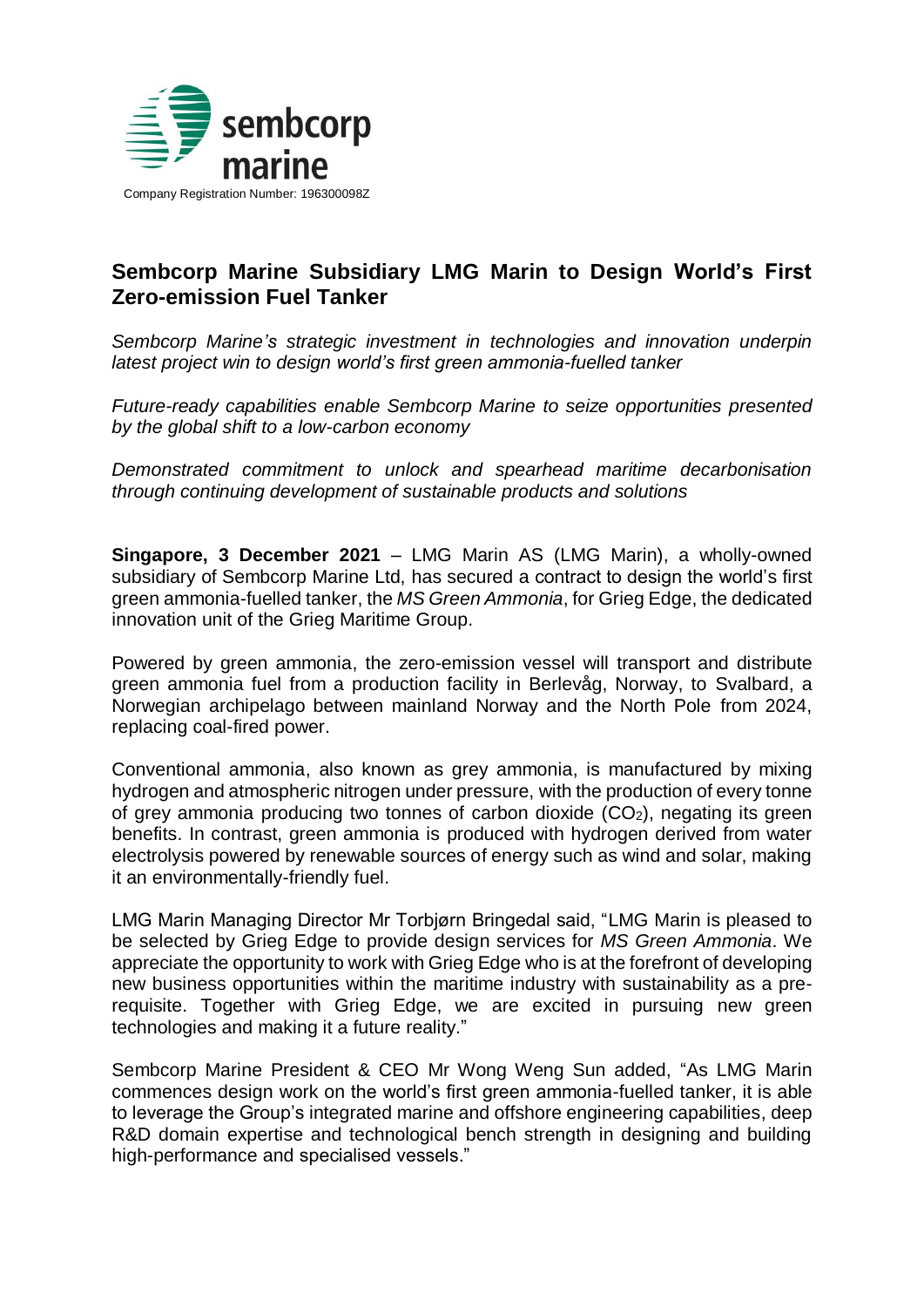# **Contributing to a Greener Future**

Since 2015, Sembcorp Marine has embarked on a strategic business transformation to re-balance its product solutions portfolio with an increasing focus on renewables and other green solutions. In tandem with its diversification into renewables, the Group is also a champion of ocean sustainability and is a founding member of the Global Centre for Maritime Decarbonisation (GCMD).

As a founding member, Sembcorp Marine has been invited to contribute its experience in a study initiated by GCMD to define safety and operational envelopes for an ammonia bunkering pilot in Singapore. Sembcorp Marine's involvement underpins its commitment to work together with industry stakeholders to enhance Singapore's status as a major marine fuel bunkering hub. This pioneering effort also supports the International Maritime Organization's goal to halve shipping greenhouse gas emissions by 2050 relative to 2008 levels.

Mr Wong said, "The world's energy transition is underway and the marine industry has been proactive in driving the industry forward towards a greener future. This exciting period of change also opens up new business possibilities and opportunities. Sembcorp Marine is determined to leverage its deep engineering expertise and stateof-the-art facilities to create green waves for a more sustainable offshore and marine industry, globally."



Artist's impression of the world's first zero-emission fuel tanker, the *MS Green Ammonia*, to be designed for Grieg Edge by Sembcorp Marine's wholly-owned subsidiary LMG Marin AS. (*Photo: Grieg Edge, all Rights reserved)*

=====

# **Notes to Editors**

For the high-resolution version of the above image, please [click here.](https://drive.google.com/file/d/1eiyphOcrcNyzttrQBovnvZaWwbA7M2Ro/view?usp=sharing)